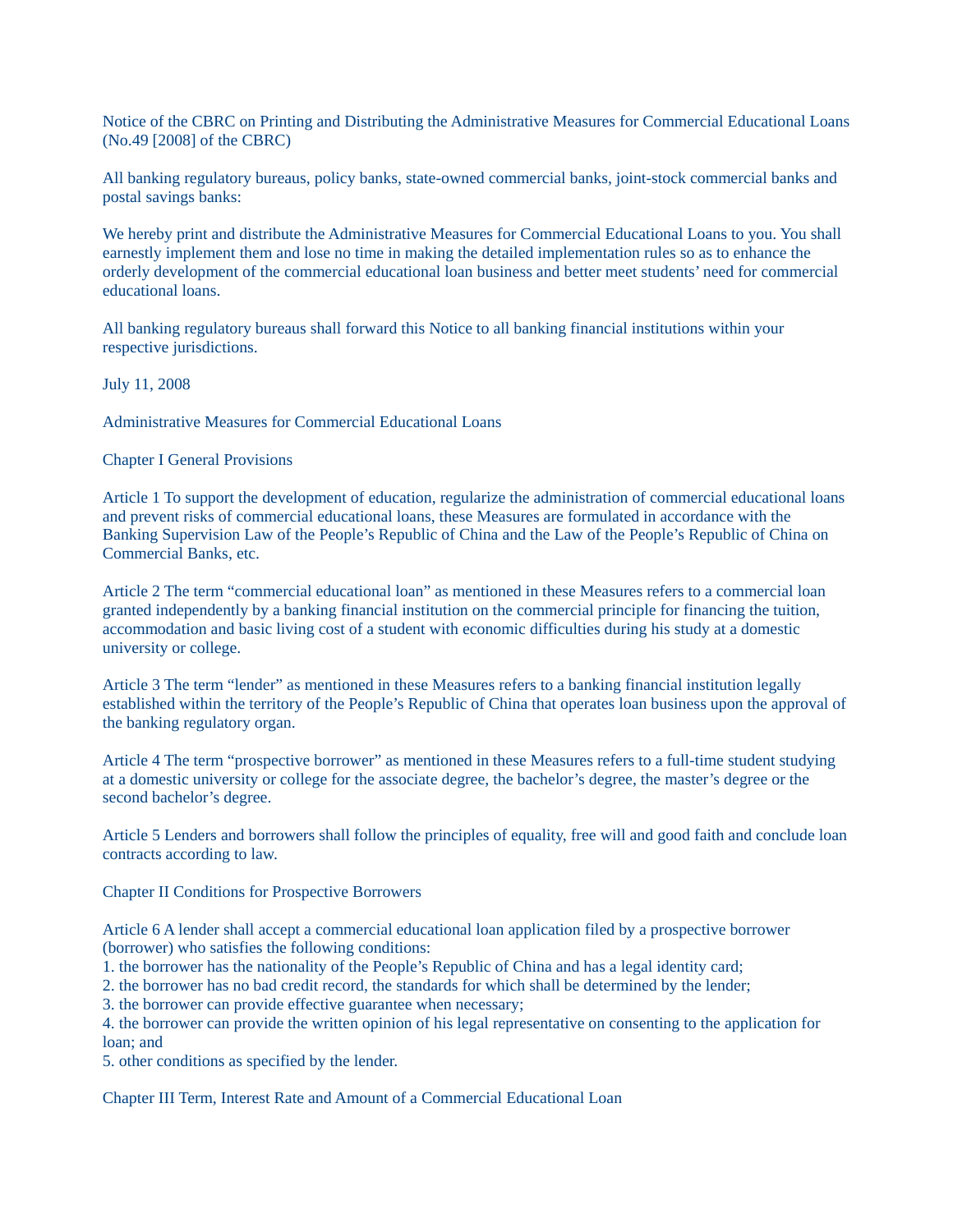Article 7 In principle, the term of a commercial educational loan shall be the number of years when the borrower studies at school plus six years. The number of years when the borrowers studies at school refers to the period from the time when the loan is granted to the time when the borrower graduates or terminates his study. If the borrower seeks for a higher academic degree after graduation, the number of years when the borrower studies at school and the loan term may be extended accordingly. The extension of the term of a commercial educational loan must be upon the approval of the lender.

Article 8 The interest rate of commercial educational loans shall be governed by the interest rate policies of the People's Bank of China, and shall not be floated upward in principle. A borrower may apply for counting the interest of the loan incurred in this year into the principal of the loan of the next year during the years when the borrower studies at school.

Article 9 The maximum amount of a commercial educational loan shall be the summation of the tuition, accommodation fee and basic living cost needed by the borrower during the years when he studies at school. A lender may determine the amount of loan for living cost by referring to the basic living cost given by the school or the local living standards.

Article 10 A lender may issue a commercial educational loan in RMB or any foreign currency, depending on the demands of the borrower.

Article 11 Tuition shall be given sum by sum according to the payment period of the borrower's school, while the accommodation and living cost may be given in the same way or separately.

## Chapter IV Guarantee

Article 12 The lender of a loan may ask the borrower to provide guarantee for the commercial educational loan he is applying for. The guarantee may be a mortgage, pledge, warranty or a combination thereof. The lender may also ask the borrower to buy a relevant insurance.

Article 13 If the borrower chooses to provide guarantee by mortgage or pledge, the lender shall ask him to provide a mortgaged or pledged object recognized by it.

Article 14 If the borrower chooses to provide guarantee by warranty, the warrantor shall satisfy the relevant provisions of the Guarantee Law and the judicial interpretations thereof.

Article 15 A lender may grant a credit commercial educational loan to a borrower who satisfies the corresponding conditions set by the lender.

## Chapter V Loaning Procedure

Article 16 A borrower may directly apply for a commercial educational loan to a lender at the place where he is from or the place where his university or college is located, but he may not make repeated applications in both places.

Article 17 When accepting a commercial educational loan application, the lender shall ask the borrower to submit a written application, fill out the relevant application forms, and submit the following documents, certificates or materials:

1. the borrower's legal identity certificate (the original of the identity card, household register or other valid residence certificate), and a photocopy thereof;

2. a certificate on the relationship between the borrower and his legal representative, which shall be prepared in accordance with the requirements of the lender;

3. an income certificate of the borrower or his family members;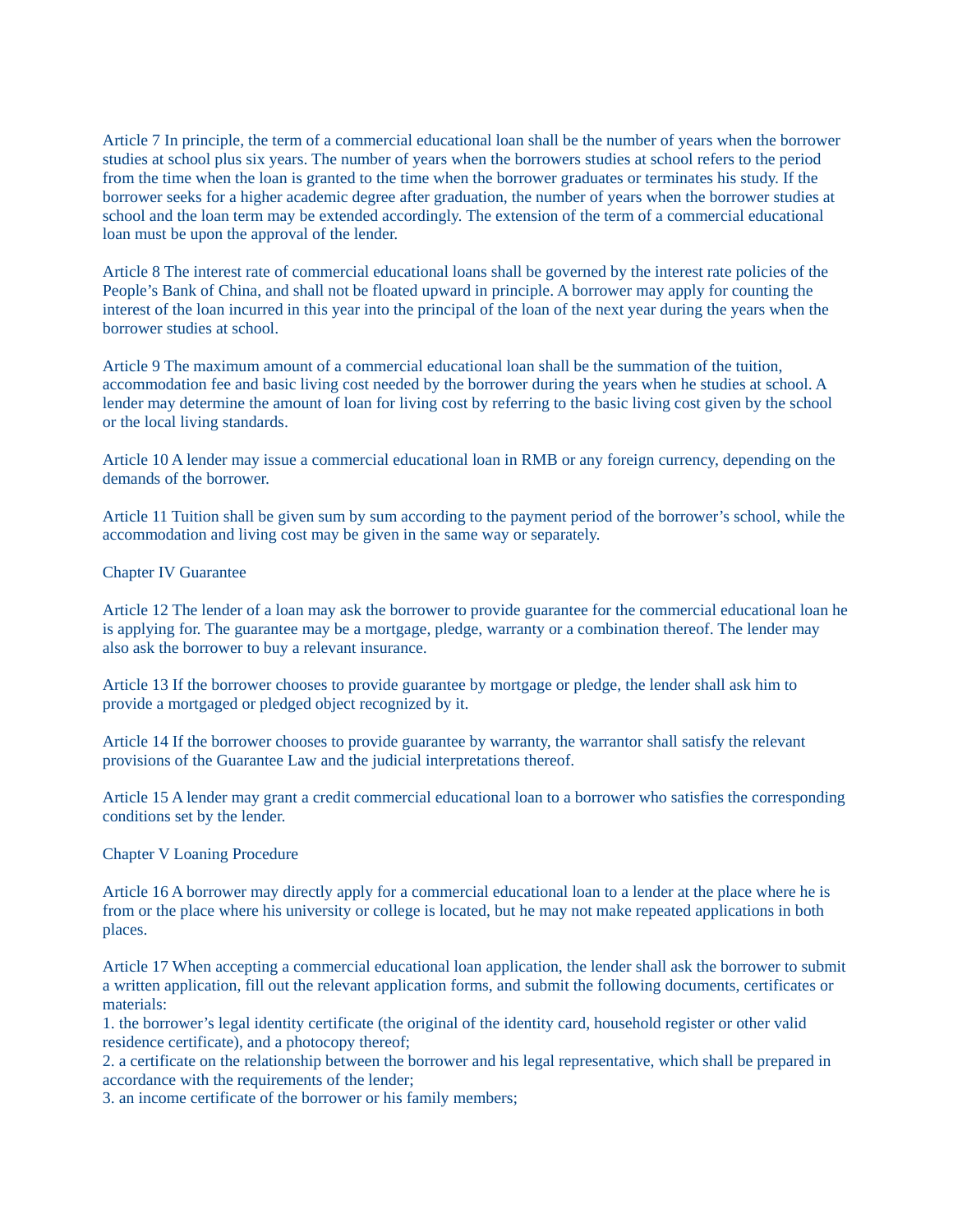4. the letter of admission or enrollment letter issued by the borrower's university/college if the borrower is going to enter the university/college, or the student's identity card or other certificate proving his status as a student if the borrower has started his study in university/college;

5. the materials about the total amount of the tuition, accommodation fee and living cost needed by a student for studying at the university/college, which shall be issued by the borrower's university/college;

6. if the borrower mortgages or pledges a property, the certificate of the property right, a letter of commitment on giving consent to the mortgage or pledge as signed by the owner or co-owners of the property, a value evaluation report issued by an agency recognized by the lender in the case of mortgage or a voucher on the rights over the pledged object in the case of pledge; if the mortgage or pledge is guaranteed by a third party, a written document about the guarantor's agreeing to undertake irrevocable joint and several guarantee liability and a credit certificate of the guarantor;

7. the borrower and the guarantor shall issue and sign a written letter of attorney in person, giving consent to the bank's inquiry of their personal credit information; and

8. other certificates and materials as specified by the lender.

Article 18 After accepting the application, the lender shall investigate to verify the materials provided by the borrower.

Article 19 If the borrower applies for loan at the place where his university/college is located, the lender shall invite the university/college as an introducer to:

1. recommend the borrower to the lender and make a preliminary examination on the borrower's qualification and application materials;

2. assist the lender in supervising the use of the loan;

3. notify the lender in a timely manner and assist the latter in taking corresponding measures to protect the creditor's right if the borrower is missing, dies, loses full civil capacity or labor capacity, suspends study, transfers to another school, studies or settles abroad, leaves the school without permit or gets expelled during the period when he studies at the university/college;

4. provide information about the borrower's place-to-go after graduation, the name of his employer, his address and his telephone number, etc. before the borrower graduates; and

5. assist the lender in providing credit and loan payment education for the borrower, elaborating the procedures and ways for repaying the loan, and assist the lender in confirming and demanding loan repayments.

Article 20 The lender shall examine and approve the loan application based on factors such as the credit record of the borrower, the purposes of the loan and guarantee situation. In the case of approval, the lender shall notify in a timely manner the borrower and the guarantor to sign the loan contract and the guarantee contract and handle the mortgage or pledge registration formalities in accordance with the relevant requirements.

Article 21 The lender shall transfer the loan to the individual settlement account or other account of the borrower or an account designated by the borrower's school, and the use of the loan shall be under the surveillance of the lender.

Article 22 The lender shall ask the borrower to use the loan in accordance with the contract. In the case of breach of the loan contract, the lender has the right to stop granting the loan and recover part or all of the loan ahead of schedule. For the part not used according to the purpose stipulated in the contract, the lender has the right to collect more interest in accordance with the relevant provisions of the People's Bank of China.

Article 23 Both the borrower and the lender of a loan shall expressly stipulate the mode of repayment and the repayment plan in the loan contract. The lender may, depending on the actual situation, give the borrower a period of grace during which the borrower is not required to pay the principal, or, depending on the economic difficulty degree of the borrower, count the interest incurred during the period when the borrower is studying in the university/college into the principal of the loan. The loan shall be repaid from the next month after the borrower leaves his university/college upon graduation. The loan may be repaid by installments on a monthly, quarterly or annual basis, in the form of matching the principal repayment or once and for all when it becomes due.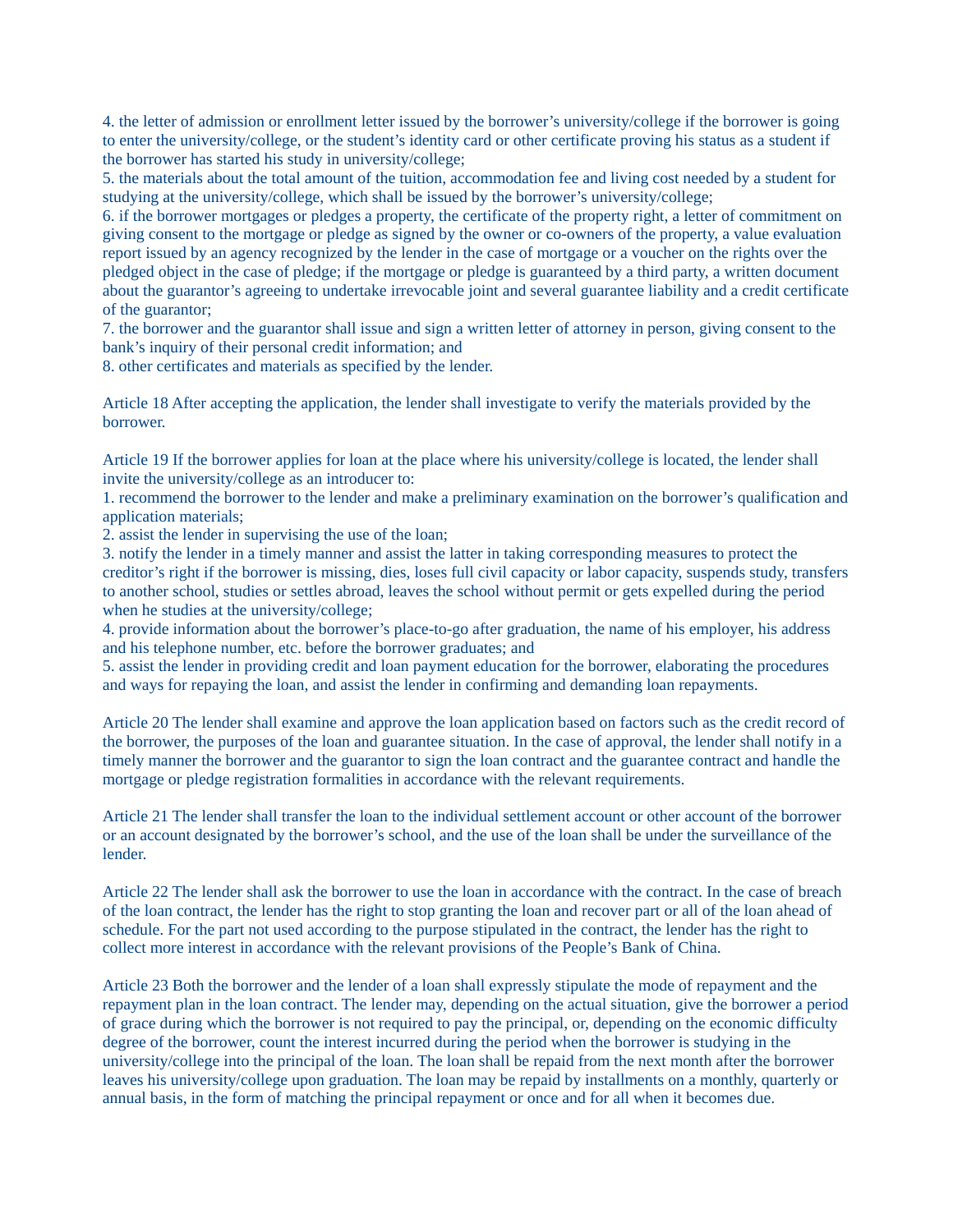Article 24 If the borrower needs to change the mode of repayment after the loan contract is concluded, he shall get the consent of the lender in advance.

Article 25 The lender may ask the borrower to authorize the lender in the loan contract to directly withhold the repayable principal and interest from the borrower's individual settlement account or other account opened at the lender on the stipulated day of repayment.

Article 26 A borrower may repay part or all of the loan ahead of schedule in accordance with the loan contract after the contract becomes effective, and, in this case, the lender may not charge any extra fees directly or in any disguised form.

Article 27 If a borrower can not repay the principal of the loan within the time limit stipulated in the loan contract, he shall apply to the lender for extending the time limit beforehand. Only one extension is allowed. After the extension application is approved by the lender upon examination, the lender and the borrower shall conclude an extension agreement, and, if the loan has been guaranteed, the agreement shall be confirmed by the guarantor in writing.

Article 28 Any change in the loan contract must be made upon the consent of the lender and the borrower, and an agreement thereon must be concluded according to law. If the loan has been guaranteed by a third party, the consent of the third party must be obtained beforehand. Before a change agreement is reached, the original loan contract shall remain effective.

Article 29 A lender shall ask a borrower to, within 30 days after changing his contact information, employer or residence address, notify the lender of the new contact information, employer or residence address.

Article 30 For a breach of contract committed by the borrower or guarantor of a loan during the loan term, the lender may, based on the loan contract:

1. ask the borrower or guarantor to correct the breach within a certain time limit;

2. ask the borrower to make up the depreciated part or change the guarantor if the value of the mortgaged or pledged object depreciates;

- 3. stop granting the unused loan;
- 4. add penalty interest to the original interest;
- 5. take back part or all of the principal of the loan ahead of schedule;
- 6. recover the losses from the guarantor;
- 7. dispose of the mortgaged or pledged object in accordance with the relevant legal provisions; or
- 8. apply to the arbitration organ for arbitration or bring a lawsuit to the people's court.

Chapter VI Risk Management

Article 31 A system of reporting the breaches of contract in commercial educational loans shall be set up. Lenders shall file information about the breaches of contract made by borrowers in accordance with the requirements of the said system, and banking regulatory organs shall share such information within banking financial institutions on a regular basis.

Article 32 Upon approval and announcement, a lender may transfer its creditor's right to a third party by legal means such as securitization.

Article 33 A lender shall work out detailed implementation rules in accordance with these Measures, strengthen the administration of the grant and recovery of loans, make more efforts in improving its services and strictly control risks.

Article 34 A lender shall strengthen communication with the universities/colleges where its borrowers study so as